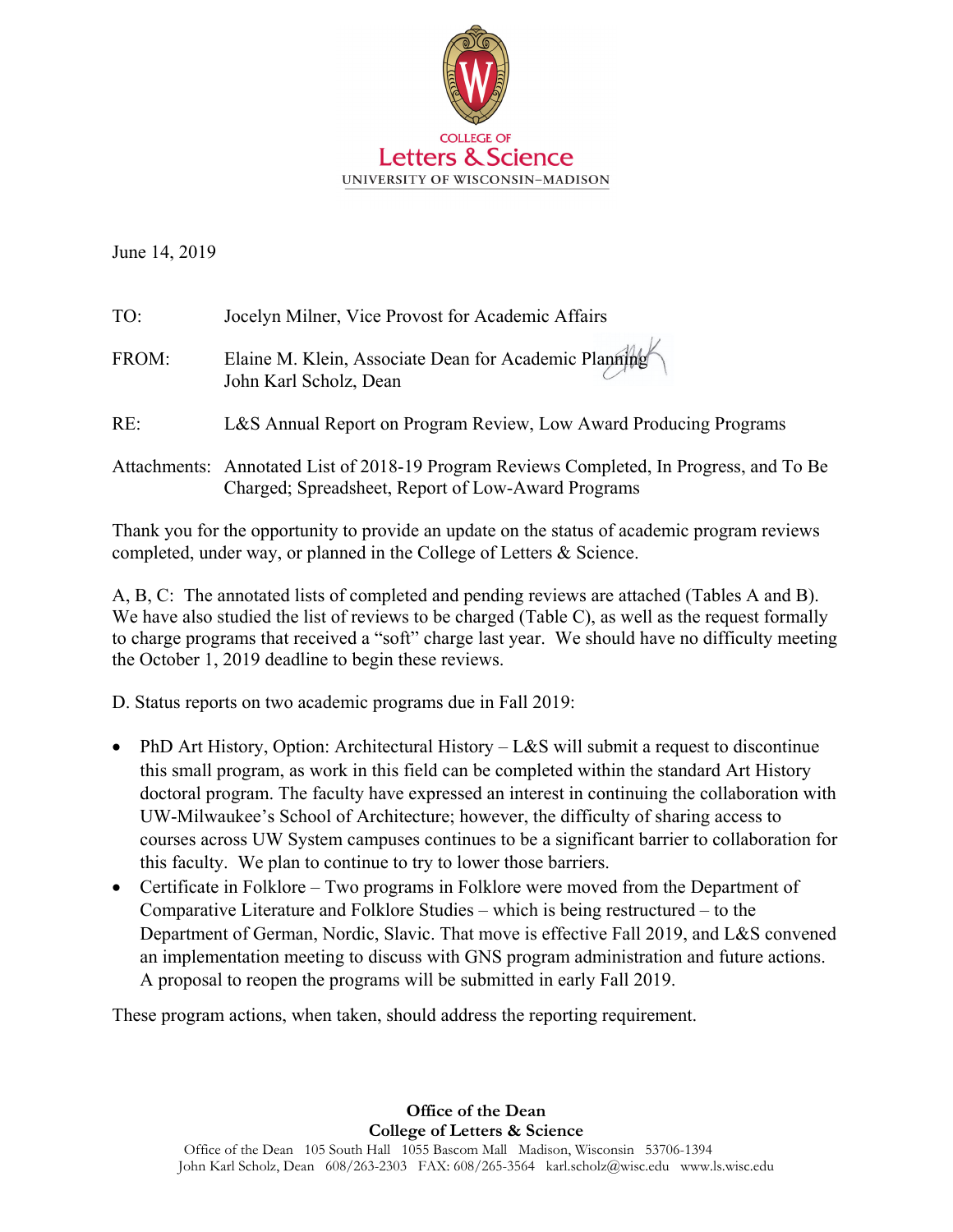E. The request for information about low-degree producing programs, reflecting recent changes in UW System policy, affords us an opportunity to note L&S' careful stewardship with respect to low-award programs. Working in the context of current certificate and prior degree/major policy on low-award programs, L&S has discontinued several certificates, majors, and sub-programs that were moribund, conferred too few awards, or that had been rendered obsolete over time. Program reviews include discussion of curricular capacity to offer programs, as well as on administrative processes (including staffing, communication, or resource gaps), technological problems, curricular changes, etc. that may impede programs' ability to thrive. This helps identify programs to be restructured, while others may simply be discontinued. Through these means, in recent years, L&S has initiated and implemented eight program discontinuations, updated or reconfigured academic departments (e.g., African Cultural Studies, Classics and Ancient Near Eastern Studies, History of Science), and approved revisions to program requirements to better align curriculum with faculty profile and student interests. And finally, when planning a new program in the current policy and resource environment, L&S asks probing questions about whether the program will be of sufficient interest to generate enrollments and produce awards.

In addition, L&S considers the unique strengths and responsibilities of an institution like UW-Madison. A world-class research institution should provide an array of programs commensurate with a remarkable faculty profile, to serve the equally remarkable, talented students who come to this university to benefit from its intellectual and scholarly diversity. For example, in reviewing the list of programs identified as "low-award" under the new UW System Administration criteria, we find several "less commonly taught languages" that were previously exempt from the low-award policy. That exemption acknowledged the important role universities play in assuring access to the variety of languages needed not only for scholarship that support education about and preservation of cultural heritage, but also for inter-cultural communication in the communities of the world, and in commerce, polity, and strategic defense.

We have provided responses concerning each of the L&S programs identified as low-award programs; the spreadsheet appears as Attachment D.

Copies:

Cal Bergman, Associate Dean for Student Academic Affairs, L&S Greg Downey, Associate Dean for Social Science, L&S Gloria Mari-Beffa, Associate Dean for the Natural and Mathematical Sciences, L&S James Montgomery, Associate Dean for Fiscal Initiatives, L&S Jennifer Noyes, Associate Dean for Operations and Staff Parmesh Ramanathan, Associate Dean, Graduate School Emily Reynolds, Academic Planning Specialist, Graduate School Eric Wilcots, Deputy Dean, L&S Susan Zaeske, Associate Dean for the Arts and Humanities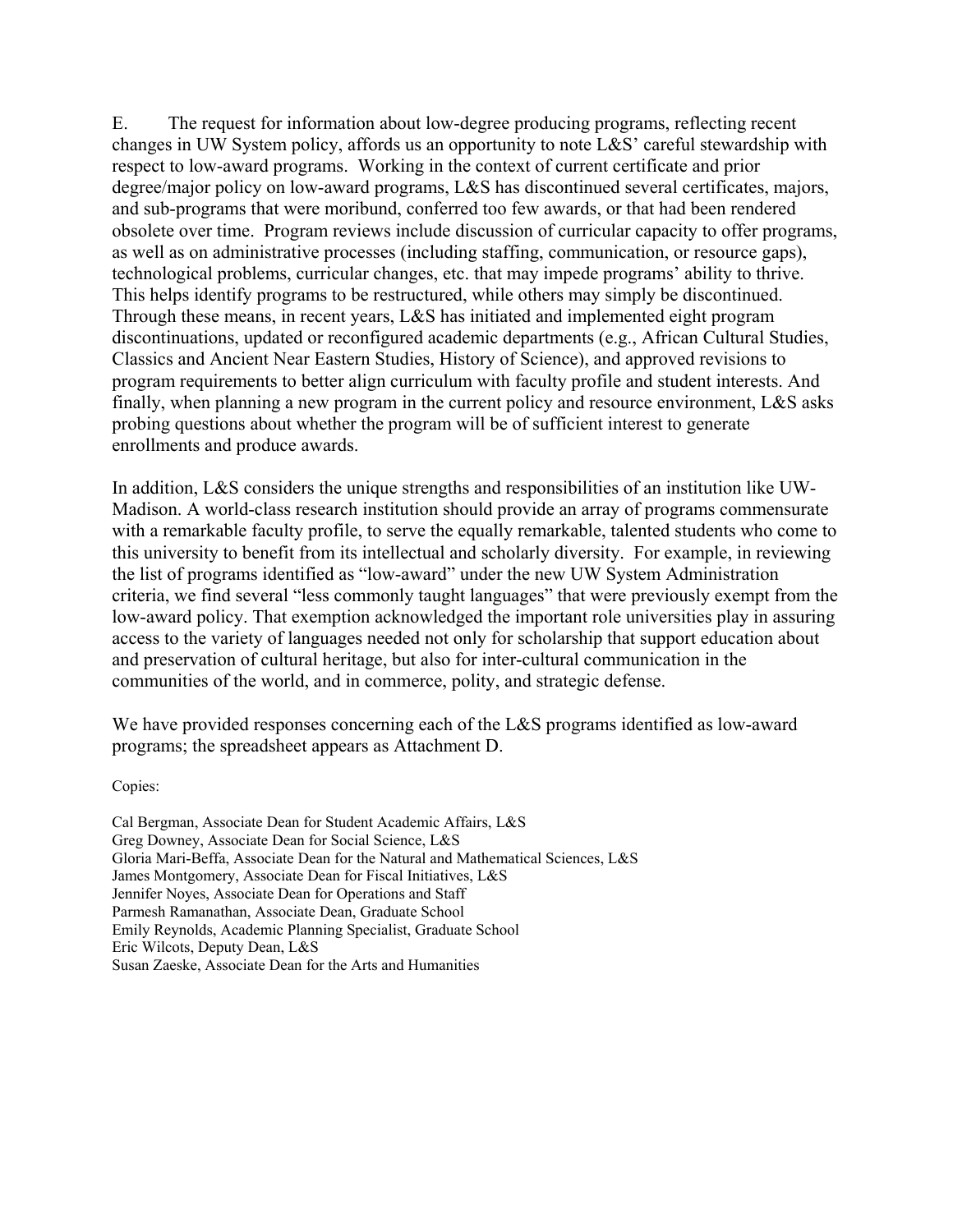## **Table A. Completed Reviews for 2018‐19– note indicates most recent status information**

| Asian Studies                              | BA/BS          | Completed - program to be discontinued.        |
|--------------------------------------------|----------------|------------------------------------------------|
| <b>Chinese Professional Communications</b> | Ugrad CERT     | Completed - program will continue              |
| Classical & Ancient Near Eastern Studies   | MA, PhD        | Completed - program will continue              |
| Comparative Literature and Folklore        | BA/BS, MS, PhD | Completed - admissions to all programs         |
| <b>Studies</b>                             |                | suspended pending department restructuring     |
| <b>Conservation Biology</b>                | BA/BS          | Completed - program will continue              |
| Folklore                                   | Ugrad CERT     | Completed - admissions suspended pending       |
|                                            |                | department restructuring; expected to be       |
|                                            |                | reformatted and reopened                       |
| Freshwater and Marine Science              | MS, PhD        | Completed - program will continue              |
| <b>International Public Affairs</b>        | <b>MIPA</b>    | Completed - program will continue              |
| <b>International Politics and Practice</b> | Capstone       | Completed - program discontinued               |
| Japanese Professional Communications       | Ugrad CERT     | Completed - program will continue              |
| Jewish Studies                             | BA/BS          | Completed - program will continue; program     |
|                                            |                | still low degree status                        |
| Latin American, Caribbean, and Iberian     | BA/BS          | Completed - program discontinued               |
| Studies, BA/BS                             |                | <b>INCORRECT - PROGRAM WILL CONTINUE</b>       |
|                                            |                | <b>APIR CONFIRMATION OF ERROR 6/6/2019</b>     |
| Latin American, Caribbean, and Iberian     | <b>MA</b>      | Completed - program will continue; program     |
| Studies, MA                                |                | still low degree status                        |
| <b>Public Affairs</b>                      | <b>MPA</b>     | Completed - program will continue              |
| Southeast Asian Studies                    | Grad CERT      | Completed - program discontinued               |
| <b>Statistics</b>                          | BA/BS, MS, PhD | Completed - programs will continue             |
| including named option Biostatistics       |                |                                                |
| including named option Data Science        |                |                                                |
| Transdisciplinary Study of Visual Cultures | Grad CERT      | Completed - program will continue; report due  |
|                                            |                | by Jan 1 2020 to resolve many issues including |
|                                            |                | no certificates ever awarded.                  |

Please note the L&S also completed a follow-up review of the Undergraduate Certificate in Chican@ and Latin@ studies, and recommended program continuation and that the next review should take place on the usual schedule.

## **Table B. Reviews Pending and In Progress – note indicates most recent status information from L&S**

| African Studies | <b>Grad CERT</b> | Due 2015-16; L&S/IRIS joint review; review      |
|-----------------|------------------|-------------------------------------------------|
|                 |                  | delayed until 2016-17; review committee report  |
|                 |                  | due 10-9-18 (low-award)                         |
|                 |                  | Due to L&S in March 2019                        |
|                 |                  | Review is overdue.                              |
|                 |                  | <b>IRIS SUBMITTED REVIEW WITHOUT REVIEW</b>     |
|                 |                  | <b>COMMITTEE REPORT. RETURNED BY L&amp;S TO</b> |
|                 |                  | <b>THE INTERNATIONAL DIVISION. TID HAS</b>      |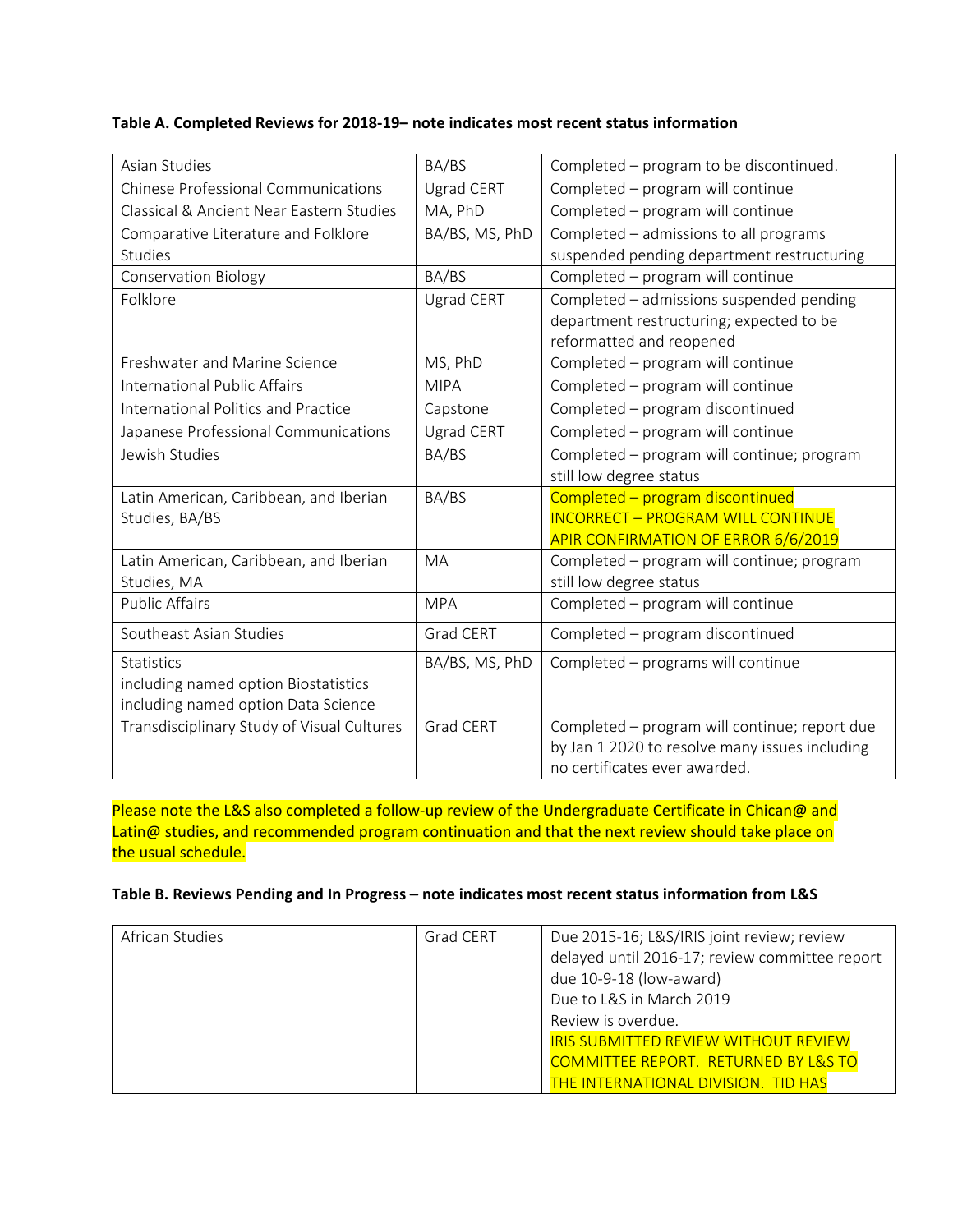|                                                        |                | CONVENED REVIEW COMMITTTEE; GFEC<br>MEMBER APPOINTED 6/14/2019.                                                                                                                                                                                   |
|--------------------------------------------------------|----------------|---------------------------------------------------------------------------------------------------------------------------------------------------------------------------------------------------------------------------------------------------|
| Biology                                                | BA/BS          | CALS/L&S charged review; self-study due to<br>deans office 2-1-19; Review due to be finalized<br>by end of 2019-20 academic year.<br>SELF STUDY RECEIVED AS SCHEDULED.<br><b>COMMITTEE IS BEING CONVENED IN</b><br><b>CONSULTATION WITH CALS.</b> |
| Plant Biology named option, associated<br>with Biology | Named Opt      | First 5-year review due 2019-20; self-study due<br>$2 - 1 - 19$<br>SELF STUDY RECEIVED AS SCHEDULED.<br><b>COMMITTEE IS BEING CONVENED IN</b><br><b>CONSULTATION WITH CALS.</b>                                                                   |
| <b>Communication Sciences and Disorders</b>            | BA/BS, MS, PhD | Due 2019-20; self-study due 1-14-19, review<br>committee charged 4/2019<br>DUE TO LATE CHARGE, REVIEW COMMITTEE<br>WORK POSTPONED TO FALL 2019. REVIEW WILL<br>BE COMPLETED SPRING 2020.                                                          |
| <b>Communication Sciences and Disorders</b>            | Capstone       | Due 2019-20; self-study due 1-14-19, review<br>committee charged 4/2019<br><b>REVIEW COMMITTEE REPORT COMPLETE</b><br><b>APC DISCUSSION SCHEDULED SEPT 2019.</b>                                                                                  |
| Computer Sciences for Professionals                    | Capstone       | Five year review due by end of 2018-19; self-<br>study charged Jan 2019<br>Review is overdue.<br>SELF-STUDY RECEIVED AS REQUESTED.<br>REVIEW COMMITTEE IS BEING CONVENED,<br>WITH REQUEST TO EXPEDITE REPORT FOR APC<br>DISCUSSION IN FALL 2019.  |
| <b>Creative Writing</b>                                | <b>MFA</b>     | Due 2017-18; delayed; self-study completed and<br>L&S charged review committee 1/2019<br>Review is overdue.<br>L&S PORTION OF REVIEW IS COMPLETE.<br>(Memo sent 6/14/2019)                                                                        |
| Economics                                              | BA/BS, MS, PhD | Due 2020-21; "soft" charge by L&S in Fall 2018;<br>due for formal charge<br>FORMAL CHARGE TO BE ISSUED SUMMER 2019.                                                                                                                               |
| Economics - Option Graduate<br>Foundations             | Masters        | Five-year review due by end of 2018-19; self-<br>study under review.<br>Review is overdue.<br>SELF-STUDY RECEIVED AS REQUESTED. REVIEW<br><b>COMMITTEE IS BEING CONVENED.</b><br>GFEC MEMBER ASSIGNED 6/13/2019.                                  |
| European Studies at the Graduate Level                 | Grad CERT      | Due 2015-16; L&S/IRIS joint review; delayed to<br>2016-17; review committee report due to L&S<br>10-9-17 (low-award); to be redone and due to<br>L&S 3/2019                                                                                       |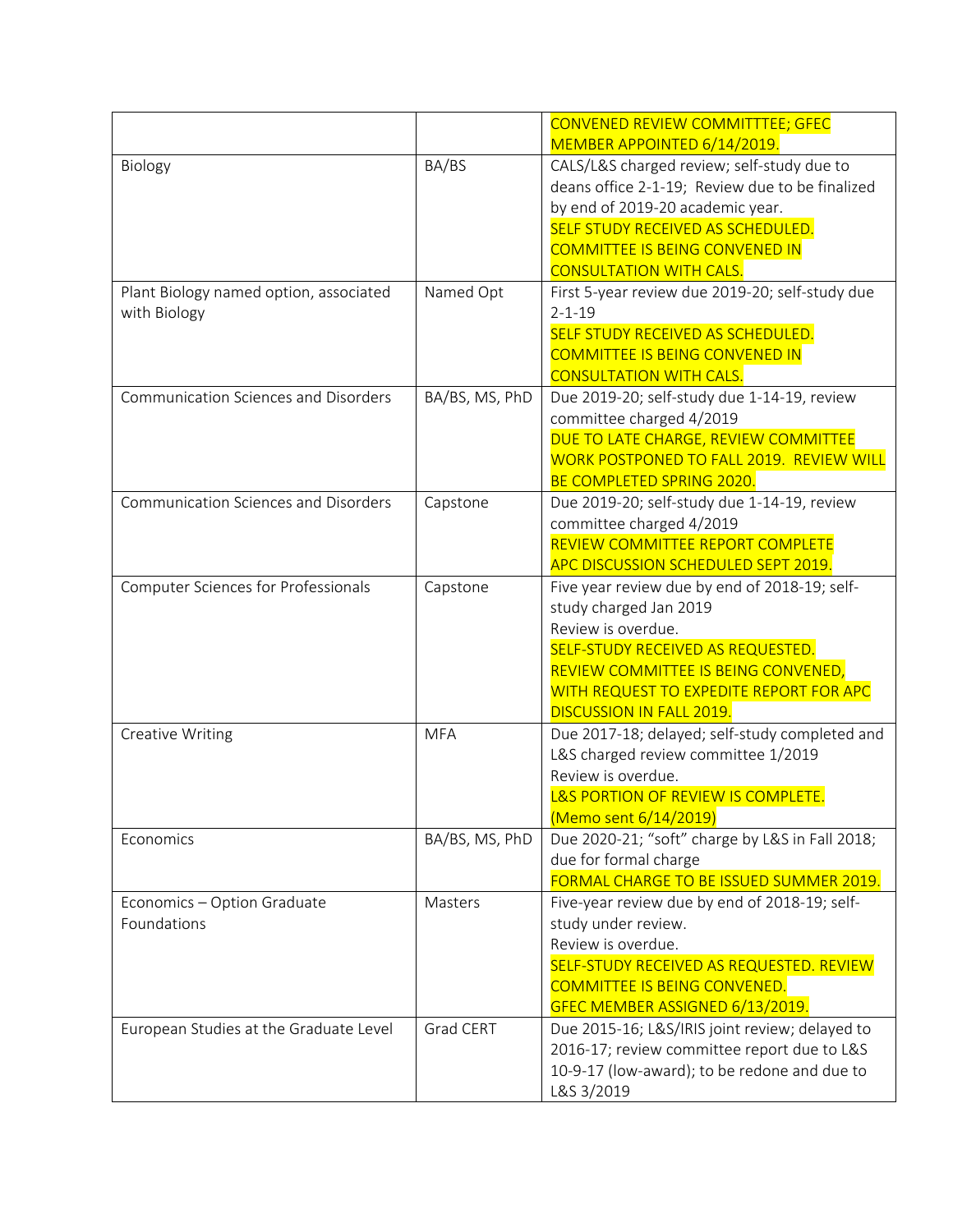|                                     |                  | Review is overdue.                                                                    |
|-------------------------------------|------------------|---------------------------------------------------------------------------------------|
|                                     |                  | PROGRAM HAS BEEN DISCONTINUED.                                                        |
| English                             | BA/BS, MA,       | Due 2020-21; "soft" charge by L&S in Fall 2018;                                       |
|                                     | PhD              | due for formal charge                                                                 |
|                                     |                  | FORMAL CHARGE TO BE ISSUED SUMMER 2019.                                               |
| French                              | Ugrad CERT       | First 5-year review due 2019-20; due to be                                            |
|                                     |                  | charged                                                                               |
|                                     |                  | CHARGE TO CONDUCT REVIEW SENT IN                                                      |
|                                     |                  | OCTOBER 2018; Reminder sent June 2019                                                 |
| Geology and Geophysics              | BA/BS            | Due 2020-21; "soft" charge by L&S in Fall 2018;                                       |
|                                     |                  | due for formal charge                                                                 |
|                                     |                  | FORMAL CHARGE TO BE ISSUED SUMMER 2019.                                               |
| Geoscience                          | MS, PhD          | Due 2020-21; "soft" charge by L&S in Fall 2018;                                       |
|                                     |                  | due for formal charge                                                                 |
|                                     |                  | FORMAL CHARGE TO BE ISSUED SUMMER 2019.                                               |
| Linguistics                         | BA/BS, MA,       | Due 2019-20; self-study completed: Feb 2019<br>L&S formed review committee            |
|                                     | PhD              | CHARGE TO REVIEW COMMITTEE UNDER WAY.                                                 |
| Religious Studies                   | BA/BS            | Due 2018-19; self-study submitted; L&S                                                |
|                                     |                  | reported discussing review in Feb 2019                                                |
|                                     |                  | Review is overdue.                                                                    |
|                                     |                  | PROGRAM REVIEW COMPLETE; APIR                                                         |
|                                     |                  | CONFIRMATION 6/12/2019.                                                               |
| Russian, East European, and Central | <b>Grad CERT</b> | Due 2015-16; L&S/IRIS joint review; delayed to                                        |
| Asian Studies at the Graduate Level |                  | 2016-17; successive delays due to do-over                                             |
|                                     |                  | requirement                                                                           |
|                                     |                  | Review is overdue                                                                     |
|                                     |                  | <b>IRIS SUBMITTED REVIEW WITHOUT REVIEW</b>                                           |
|                                     |                  | COMMITTEE REPORT. RETURNED BY L&S TO                                                  |
|                                     |                  | THE INTERNATIONAL DIVISION. TID HAS                                                   |
|                                     |                  | CONVENED REVIEW COMMITTTEE; GFEC                                                      |
|                                     |                  | MEMBER APPOINTED 6/14/2019.                                                           |
| Russian, East European, and Central | MA               | Due 2015-16; L&S/IRIS joint review; review                                            |
| Asian Studies                       |                  | delayed until 2016-17; successive delays due to                                       |
|                                     |                  | do-over requirement                                                                   |
|                                     |                  | Review is overdue                                                                     |
|                                     |                  | <b>IRIS SUBMITTED REVIEW WITHOUT REVIEW</b>                                           |
|                                     |                  | COMMITTEE REPORT. RETURNED BY L&S TO                                                  |
|                                     |                  | THE INTERNATIONAL DIVISION. TID HAS                                                   |
|                                     |                  | <b>CONVENED REVIEW COMMITTTEE; GFEC</b>                                               |
|                                     | PhD              | MEMBER APPOINTED 6/14/2019.                                                           |
| Second Language Acquisition         |                  | Due 2019-20; initiated 2017-18; review ongoing.<br>L&S PORTION OF REVIEW IS COMPLETE. |
|                                     |                  | (Memo sent 6/14/2019)                                                                 |
| Southeast Asian Studies             | MA               | Due 2015-16; L&S/IRIS joint review; delayed to                                        |
|                                     |                  | 2016-17; successive delays due to do-over                                             |
|                                     |                  | requirement                                                                           |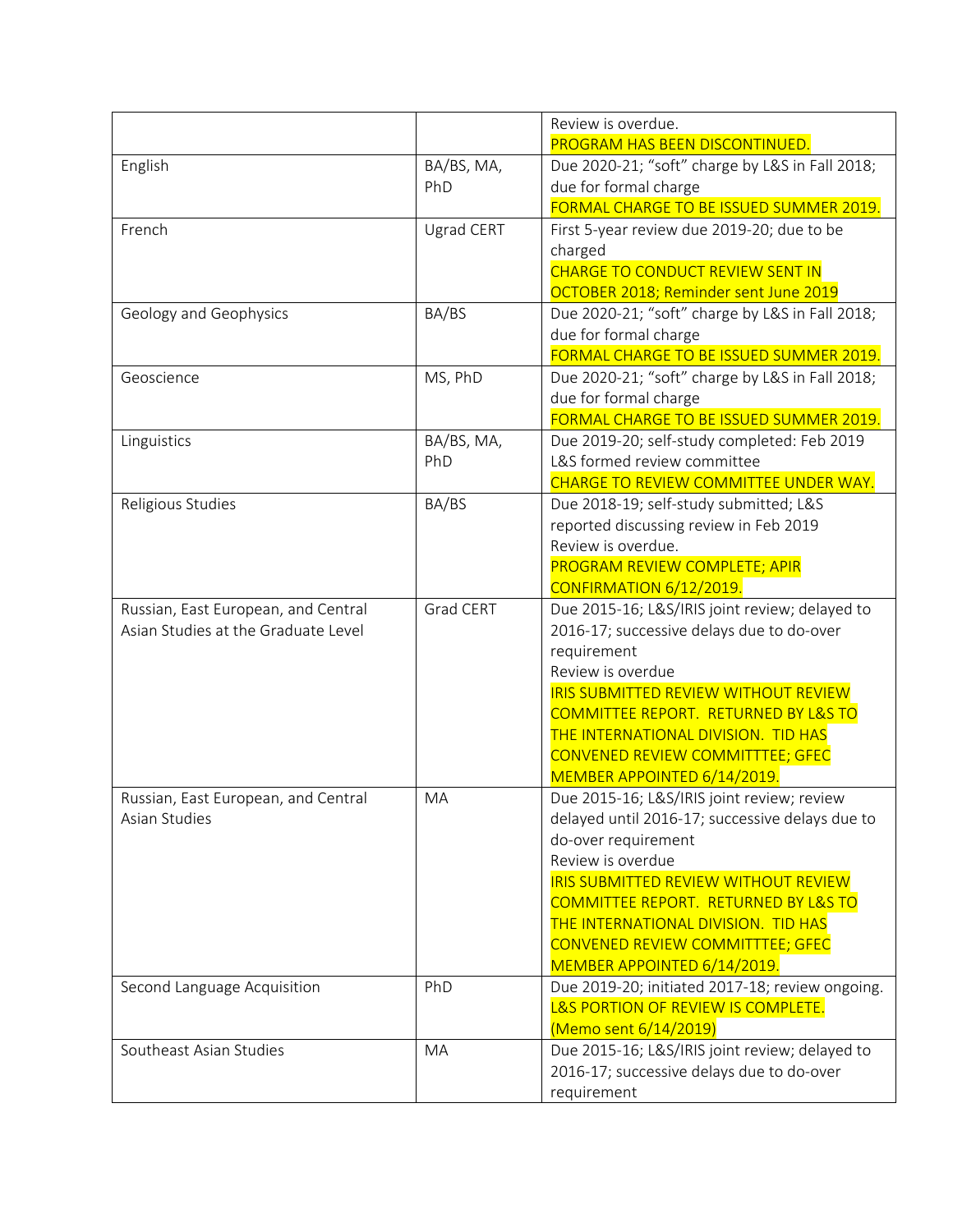|                   |                   | Review is overdue<br><b>IRIS SUBMITTED REVIEW WITHOUT REVIEW</b><br><b>COMMITTEE REPORT. RETURNED BY L&amp;S TO</b><br>THE INTERNATIONAL DIVISION. TID HAS<br><b>CONVENED REVIEW COMMITTTEE; GFEC</b><br>MEMBER APPOINTED 6/14/2019. |
|-------------------|-------------------|--------------------------------------------------------------------------------------------------------------------------------------------------------------------------------------------------------------------------------------|
| Political Science | BA/BS, MA,<br>PhD | Due 2020-21; "soft" charge by L&S in Fall 2018;<br>due for formal charge<br>FORMAL CHARGE TO BE ISSUED SUMMER 2019.                                                                                                                  |

## **Table C. Reviews to be charged by October 1 2019**

| Interdisciplinary Theatre Studies | MA, PhD   | Due 2021-22                        |
|-----------------------------------|-----------|------------------------------------|
|                                   |           | "SOFT" CHARGE WILL BE ISSUED       |
|                                   |           | <b>SUMMER 2019.</b>                |
| Italian Certificate               | Ugrd Cert | Due 2020-21 - first five-year      |
|                                   |           | review                             |
|                                   |           | THIS REVIEW TO BE CONVENED         |
|                                   |           | <b>SUMMER 2019</b>                 |
| Mass Communications               | PhD       | Due 2021-22; in collaboration with |
|                                   |           | CALS (shared program)              |
|                                   |           | WE WILL CONSULT WITH CALS IN       |
|                                   |           | <b>SUMMER 2019 ABOUT</b>           |
|                                   |           | <b>CONVENING THIS REVIEW.</b>      |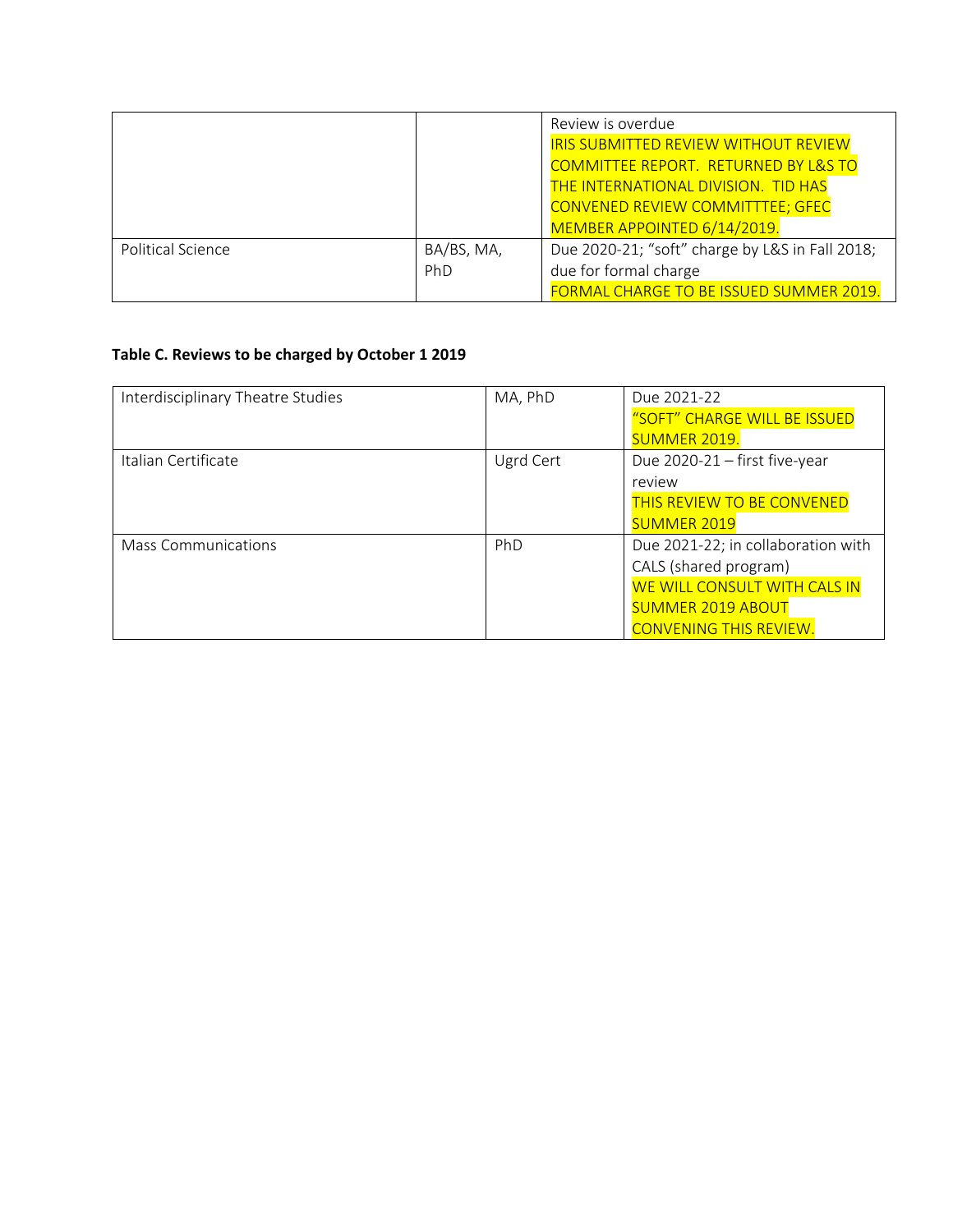**Attachment D. Excel Spreadsheet, 2018‐19 Monitoring Low Producing Programs‐MSN**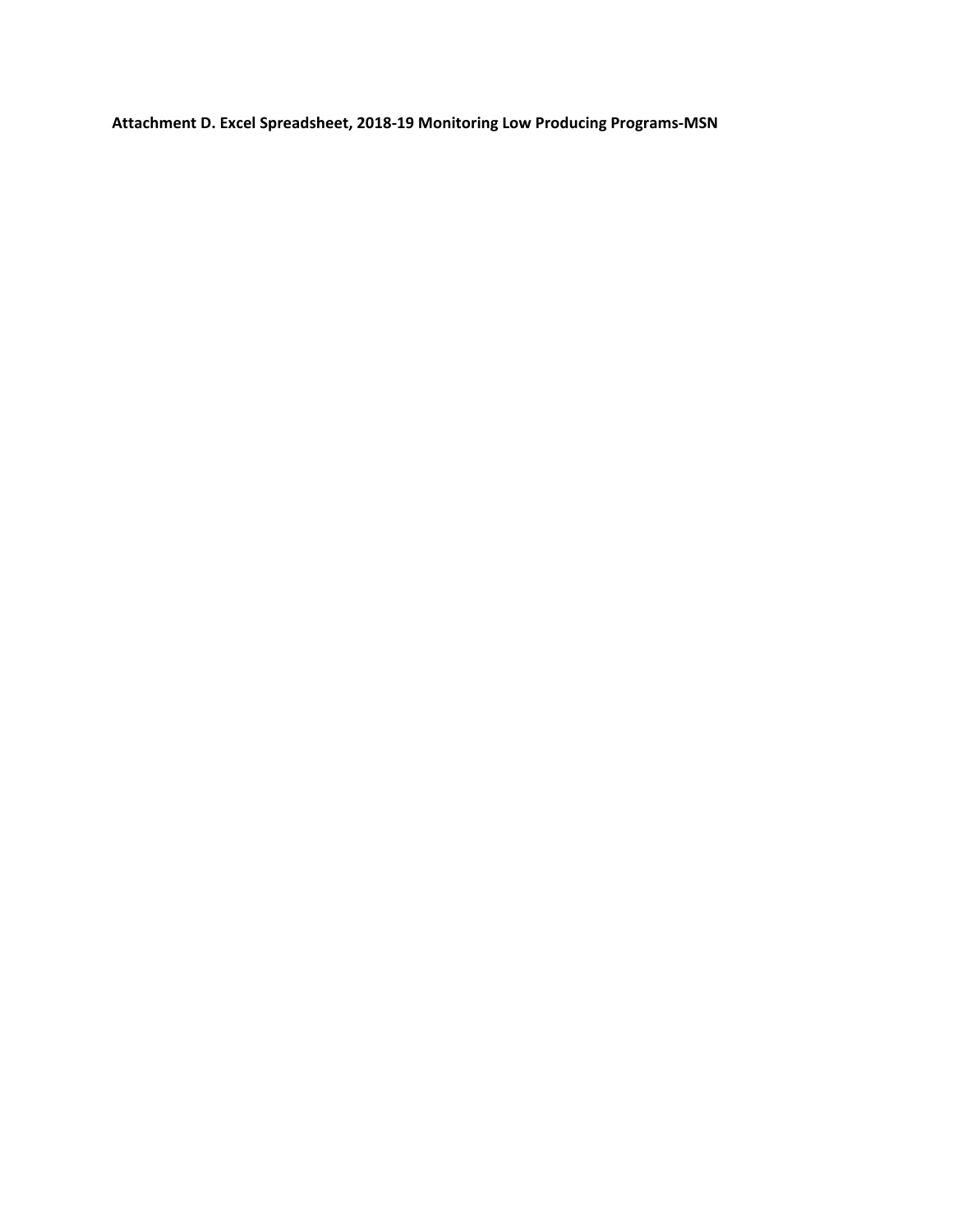|                                               |                          | <b>2018-19 MONITORING LOW PRODUCING PROGRAMS</b>                                                                                                                                                                 |                                                                                                                                                                                                                                                                                                                                                                                                                                                                                                           |
|-----------------------------------------------|--------------------------|------------------------------------------------------------------------------------------------------------------------------------------------------------------------------------------------------------------|-----------------------------------------------------------------------------------------------------------------------------------------------------------------------------------------------------------------------------------------------------------------------------------------------------------------------------------------------------------------------------------------------------------------------------------------------------------------------------------------------------------|
|                                               |                          |                                                                                                                                                                                                                  |                                                                                                                                                                                                                                                                                                                                                                                                                                                                                                           |
| <b>UW-Madison</b>                             |                          |                                                                                                                                                                                                                  | apei@uwsa.edu                                                                                                                                                                                                                                                                                                                                                                                                                                                                                             |
|                                               |                          |                                                                                                                                                                                                                  |                                                                                                                                                                                                                                                                                                                                                                                                                                                                                                           |
| Section 6.3.                                  |                          |                                                                                                                                                                                                                  | On November 2, 2018, my office provided data to your institution on academic programs that do not meet the thresholds of the current established criteria in SYS 102,                                                                                                                                                                                                                                                                                                                                     |
|                                               |                          | The data did not include suspended programs.<br>UW System Collaborative (HLC Consortial) programs were rolled into one program.<br>Graduate level programs that contain non-admitting masters were not included. | Doctoral Ph.D. programs were not included because they are monitored at the institution level.                                                                                                                                                                                                                                                                                                                                                                                                            |
|                                               |                          |                                                                                                                                                                                                                  |                                                                                                                                                                                                                                                                                                                                                                                                                                                                                                           |
|                                               |                          | Please report on the outcome of your institution's monitoring decision.                                                                                                                                          |                                                                                                                                                                                                                                                                                                                                                                                                                                                                                                           |
| <b>Academic Program Name</b>                  | <b>Degree Level</b>      | <b>Outcome of Program Monitoring</b><br>Redirect*, Suspension*, Other)                                                                                                                                           | If continuing a program, provide justification including adoption of<br>(Collaboration, Elimination*, Minor,   new strategies, financial support, monitoring metrics, and governance<br>oversight.                                                                                                                                                                                                                                                                                                        |
|                                               |                          | * Please report these actions via wisconsin.edu/program-planning/ppram-form/.                                                                                                                                    |                                                                                                                                                                                                                                                                                                                                                                                                                                                                                                           |
| <b>AFRICAN CULTURAL STUDIES</b>               | Bachelor's               | African Languages and Literature<br>program review completed in<br>2016; L&S APC enthusiastically<br>supports this excellent and<br>distinctive program and approve<br>continuation.                             | Following review, changes in program name and focus to de-<br>emphasize language study and include culture and other topics<br>were made to attract more students. These changes were<br>implemented for students admitted in Fall 2018; they would not<br>yet have had an impact on awards conferred. The program also<br>plans to propose pathways via named options to allow students<br>to pursue focused language study in Arabic and Swahili, which<br>will likely increase enrollments and awards. |
| <b>CLASSICS</b><br><b>ENGINEERING PHYSICS</b> | Bachelor's<br>Bachelor's | Undergraduate program reviews<br>completed Spring 2017,<br>conducted after departmental<br>and programmatic reorganization.<br>Program was approved to<br>continue.                                              | Program requirements have been updated to provide more non-<br>language entry points into the program. The department has<br>created attractive large enrollment courses to attract new majors<br>via engaging topics; they have also developed outreach programs<br>to encourage study of Latin befor college, to combat declining<br>interest in language study in general, and decline in high school<br>language instruction in Latin in particular.                                                  |
|                                               |                          |                                                                                                                                                                                                                  |                                                                                                                                                                                                                                                                                                                                                                                                                                                                                                           |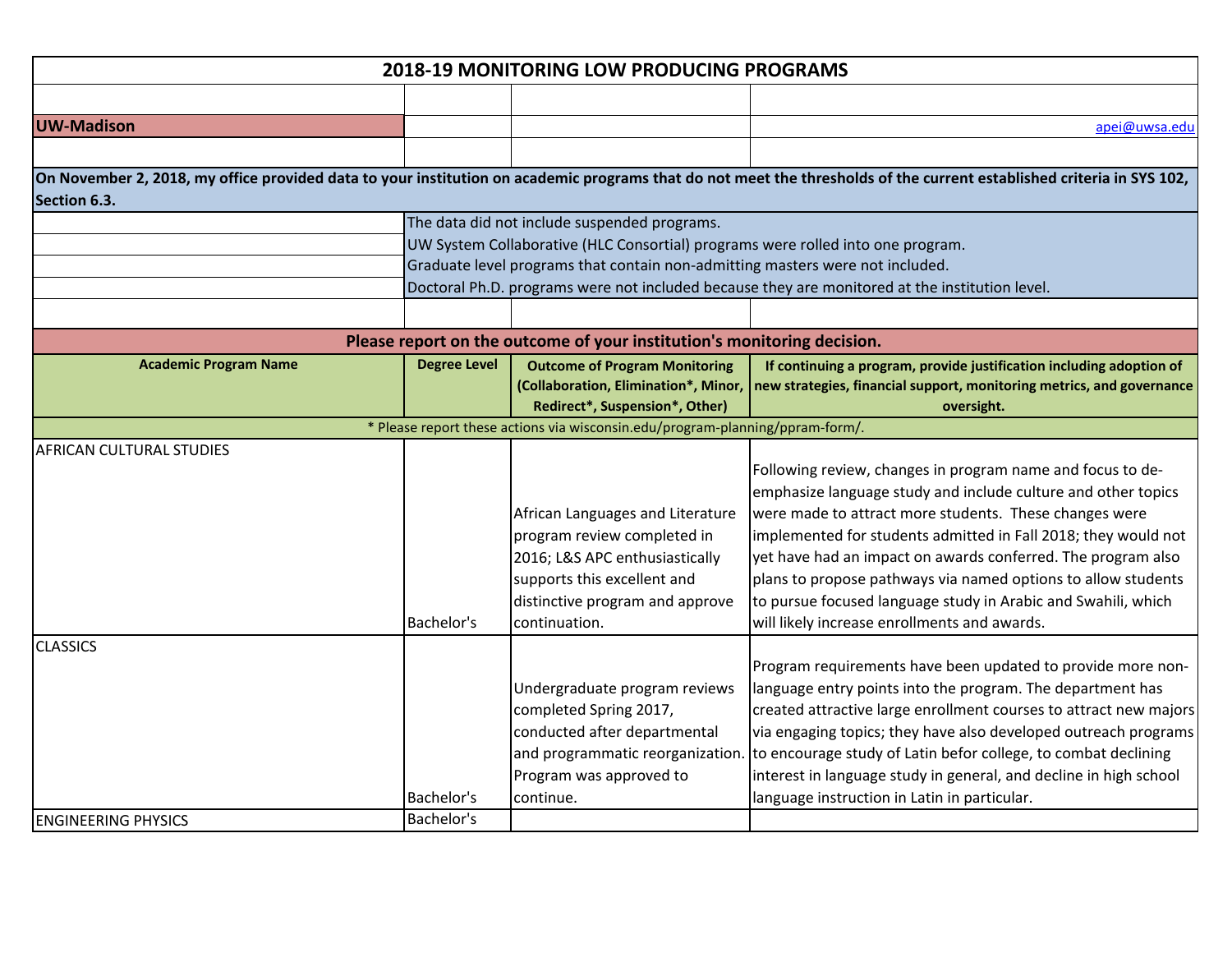| <b>INDIVIDUAL MAJOR</b> |            |                                     | The Individual Major provides an opportunity for (rare) students                               |
|-------------------------|------------|-------------------------------------|------------------------------------------------------------------------------------------------|
|                         |            |                                     | to combine eclectic interests under the supervision of a faculty                               |
|                         |            |                                     | committee coordinated by L&S Student Academic Affairs and                                      |
|                         |            |                                     | composed of experts who can offer advice and ensure that the                                   |
|                         |            |                                     | student has a coherent learning experience. On rare occasions,                                 |
|                         |            |                                     | the program is used to facilitate successful graduation by                                     |
|                         |            | <b>L&amp;S Curriculum Committee</b> | students whose programs have been discontinued. Each                                           |
|                         |            | recommends continuation of          | academic program is unique, and the program is intended to                                     |
|                         | Bachelor's | program.                            | remain small.                                                                                  |
| <b>JEWISH STUDIES</b>   |            |                                     | Several recommendations were made for program changes (e.g.,                                   |
|                         |            |                                     | discontinue moribund option, reduce language requirements,                                     |
|                         |            | Review completed Spring 2019;       | expand acceptable languages to meet requirements, etc.)                                        |
|                         |            | program recommended for             | Program changes will be proposed in 2019-20, for                                               |
|                         | Bachelor's | continuation.                       | implementation in Fall 2020.                                                                   |
| LATIN                   |            |                                     |                                                                                                |
|                         |            | CANES academic programs             | Faculty have created attractive large enrollment courses to                                    |
|                         |            |                                     | reviews completed in Spring 2017; attract new majors via engaging topics; nevertheless,        |
|                         |            |                                     | L&S APC approved continuation of enrollments suffer due to falling interest in language study, |
|                         | Bachelor's | the program.                        | including a decline in high school language instruction in latin.                              |
| <b>NAVAL SCIENCE</b>    | Bachelor's |                                     |                                                                                                |
| <b>POLISH</b>           |            |                                     | This small language program previously met the low-award                                       |
|                         |            |                                     | threshold expected for less-commonly taught/taken languages                                    |
|                         |            | Program was last reviewed in        | and has, over the years, increased enrollments by with                                         |
|                         |            | 2016, during restructuring that     | innovative curriculum and improved administrative processes.                                   |
|                         |            | created the Department of           | The department of German, Nordic, Slavic has hired a new                                       |
|                         |            | German, Nordic, Slavic. Program     | faculty member who is expected to adapt curriculum to include                                  |
|                         |            | was included in general             | non-language-based cultural study to increase enrollments and                                  |
|                         |            | recommendation for all programs     | awards. Possible program action: rename to "Polish Studies" to                                 |
|                         | Bachelor's | to continue.                        | reflect broader cultural study.                                                                |
| <b>PORTUGUESE</b>       |            |                                     |                                                                                                |
|                         |            | Spanish & Portuguese was last       |                                                                                                |
|                         |            | reviewed in 2014; at that time,     |                                                                                                |
|                         |            | L&S APC approved a motion to        |                                                                                                |
|                         |            | allow the programs to continue,     |                                                                                                |
|                         |            | while offering direction about      |                                                                                                |
|                         |            | several administrative              | Department is in administrative receivership. An external review                               |
|                         |            | improvements needed to support      | will be convened, with continuation of the program in                                          |
|                         | Bachelor's | the programs, faculty, and staff.   | Portuguese one of the issues to be considered by the committee.                                |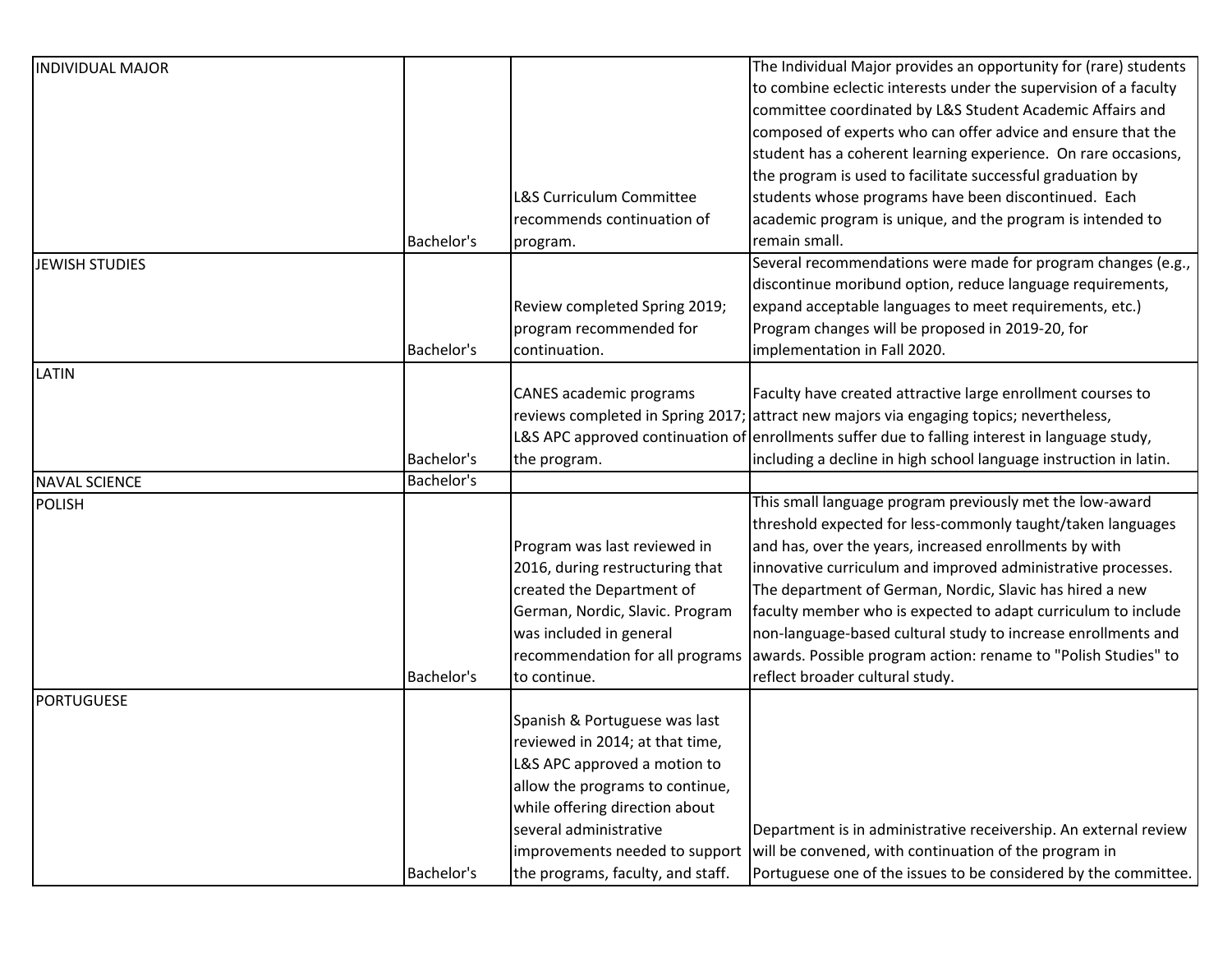| <b>POULTRY SCIENCE</b>       | Bachelor's |                                                                                                                                                                                                                                                                                                                                 | <b>Eliminated Fall 2019</b>                                                                                                                                                                                                                                                                                                                                                                                                                                                                                                                                                                                                           |
|------------------------------|------------|---------------------------------------------------------------------------------------------------------------------------------------------------------------------------------------------------------------------------------------------------------------------------------------------------------------------------------|---------------------------------------------------------------------------------------------------------------------------------------------------------------------------------------------------------------------------------------------------------------------------------------------------------------------------------------------------------------------------------------------------------------------------------------------------------------------------------------------------------------------------------------------------------------------------------------------------------------------------------------|
| AFRO-AMERICAN STUDIES        | Master's   | Program was last reviewed in<br>2014; all programs were allowed<br>to continue.                                                                                                                                                                                                                                                 | This program serves as an important "bridge" to doctoral study in<br>History and English; graduates also go on to doctoral study at<br>other institutions. Although the program is small, it provides an<br>needed service for the institution. L&S is supportive of the<br>program's efforts to expand access to resources to support<br>students in it.                                                                                                                                                                                                                                                                             |
| <b>AGRONOMY</b>              | Master's   |                                                                                                                                                                                                                                                                                                                                 |                                                                                                                                                                                                                                                                                                                                                                                                                                                                                                                                                                                                                                       |
| <b>ART HISTORY</b>           | Master's   | Program review completed in<br>Spring 2015, with update<br>provided in Fall 2015. At time of<br>last review, extended time to<br>degree for doctoral program was<br>noted as an concern.                                                                                                                                        | Doctoral program was streamlined to eliminate mandatory<br>completion of MA; this reduced time to degree, but also reduced<br>the number of MA awards. MA is still used as an admitting<br>program for students who are not prepared to commit to<br>doctoral study, as well as for students pursuing MA training for<br>professional purposes, and in combination with double degree<br>arrangement with Master of Library and Information Science.<br>Potential Program Changes: update requirements to better<br>appeal to students; explore option of awarding MA to doctoral<br>students who have completed the MA requirements. |
| ASIAN LANGUAGES AND CULTURES | Master's   | The Program in "Languages and<br>Cultures of Asia" was renamed<br>and reopened after a long period<br>of suspended admissions,<br>followed by substantial<br>departmental restructuring. The<br>decision to rename and reopen<br>signals approval to continue. The<br>effective date for reopening<br>admissions was Fall 2018. | Insufficient time has passed to evaluate the impact of changes<br>made to this program.                                                                                                                                                                                                                                                                                                                                                                                                                                                                                                                                               |
| <b>BIOMETRY</b>              | Master's   |                                                                                                                                                                                                                                                                                                                                 |                                                                                                                                                                                                                                                                                                                                                                                                                                                                                                                                                                                                                                       |
| <b>BOTANY</b>                | Master's   | Program review completed in Fall<br>2017; program was approved for<br>continuation.                                                                                                                                                                                                                                             | Associated with larger doctoral program. Program is used as<br>access point for students (admitting master's), exit point from<br>doctoral study; and as a stand-alone program.                                                                                                                                                                                                                                                                                                                                                                                                                                                       |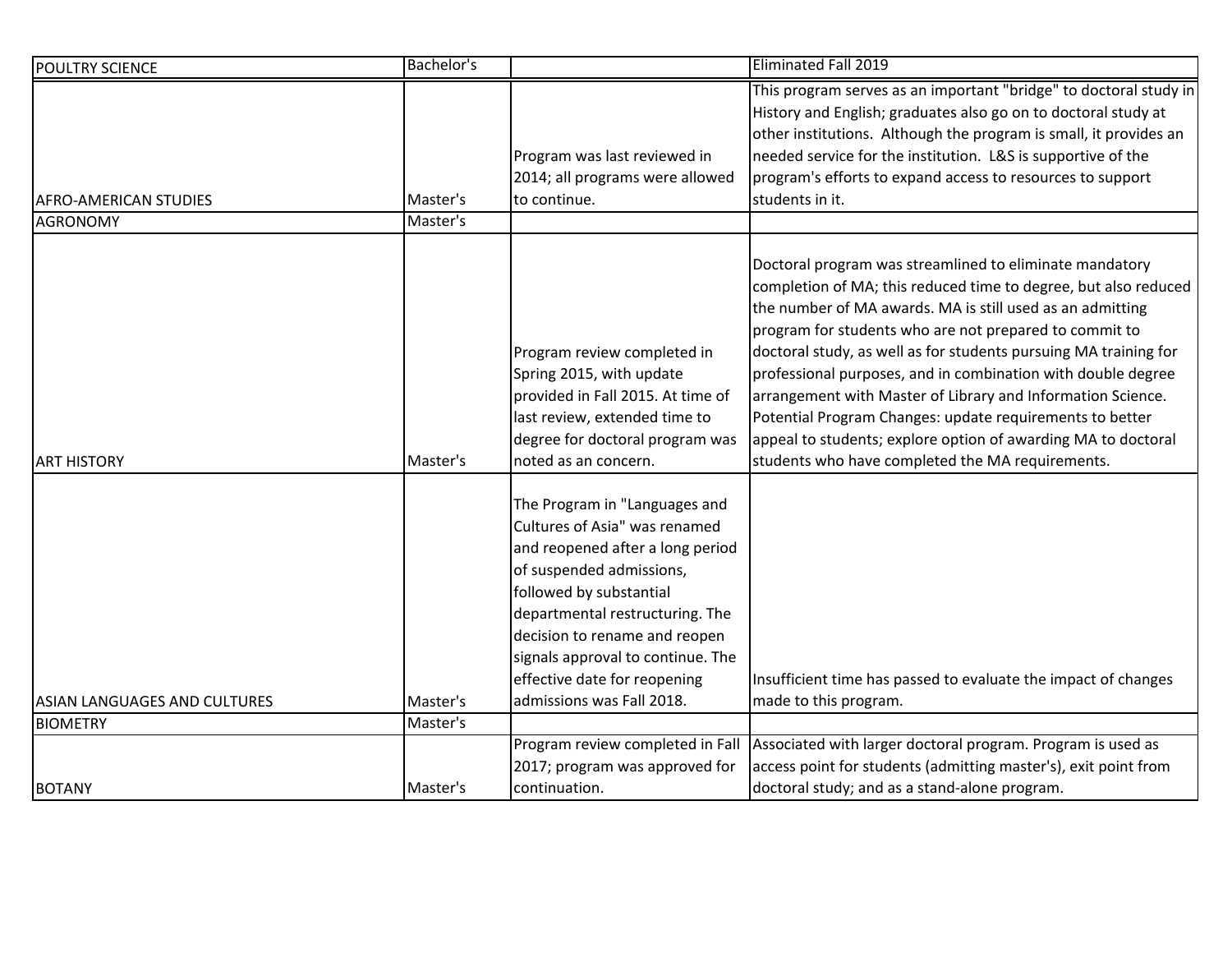| <b>CLASSICAL &amp; ANCIENT NEAR EASTERN STUDIES</b><br><b>CLINICAL INVESTIGATION</b><br>ENDOCRINOLOGY-REPRODUCTIVE PHYSIOLOGY | Master's<br>Master's<br>Master's | Review of graduate programs<br>completed Spring 2018,<br>conducted after departmental<br>and programmatic reorganization<br>Program was approved to<br>continue.                                              | Program is associated with doctoral program; all programs were<br>reorganized in 2015 to accommodate merger with another<br>department, creating an "umbrella" structure for study of various<br>ancient languages at advanced levels (two other MA programs<br>were also discontinued). The MA serves as entry point to<br>doctoral study, exit from doctoral study, and serves secondary<br>education teachers seeking advanced study.         |
|-------------------------------------------------------------------------------------------------------------------------------|----------------------------------|---------------------------------------------------------------------------------------------------------------------------------------------------------------------------------------------------------------|--------------------------------------------------------------------------------------------------------------------------------------------------------------------------------------------------------------------------------------------------------------------------------------------------------------------------------------------------------------------------------------------------------------------------------------------------|
|                                                                                                                               |                                  | $\sim$ SEE OTHER SIDE $\sim$                                                                                                                                                                                  |                                                                                                                                                                                                                                                                                                                                                                                                                                                  |
|                                                                                                                               |                                  |                                                                                                                                                                                                               |                                                                                                                                                                                                                                                                                                                                                                                                                                                  |
| <b>Academic Program Name</b>                                                                                                  | <b>Degree Level</b>              | <b>Outcome of Program Monitoring</b>                                                                                                                                                                          | If continuing a program, provide justification including adoption of                                                                                                                                                                                                                                                                                                                                                                             |
|                                                                                                                               |                                  | (Collaboration, Elimination*, Minor,                                                                                                                                                                          | new strategies, financial support, monitoring metrics, and governance                                                                                                                                                                                                                                                                                                                                                                            |
|                                                                                                                               |                                  | Redirect*, Suspension*, Other)                                                                                                                                                                                | oversight.                                                                                                                                                                                                                                                                                                                                                                                                                                       |
|                                                                                                                               |                                  | * Please report these actions via wisconsin.edu/program-planning/ppram-form/.                                                                                                                                 |                                                                                                                                                                                                                                                                                                                                                                                                                                                  |
| ENVIRONMENTAL CHEMISTRY AND TECHNOLOGY                                                                                        | Master's                         |                                                                                                                                                                                                               |                                                                                                                                                                                                                                                                                                                                                                                                                                                  |
| <b>FORESTRY</b>                                                                                                               | Master's                         |                                                                                                                                                                                                               |                                                                                                                                                                                                                                                                                                                                                                                                                                                  |
| FRESHWATER AND MARINE SCIENCES                                                                                                | Master's                         | Program review completed Fall<br>2018, following transition of<br>program from Engineering to L&S<br>Program approved to continue.                                                                            | Program is "admitting" program, entry-point to doctoral study in<br>related area. Faculty have been encouraged to increase<br>enrollment, and aspire to adapt this program to be particularly<br>welcoming to students of color. Also, when support is available,<br>more students can be admitted.                                                                                                                                              |
| <b>GERMAN</b>                                                                                                                 | Master's                         | Program was last reviewed in<br>2016, during restructuring that<br>created the Department of<br>German, Nordic, Slavic. Program<br>was included in general<br>recommendation for all programs<br>to continue. | This less-commonly taught/taken language was not considered<br>"low enrollment" under previous policy; nevertheless, faculty<br>note that since 2014-15, 16 MA have been awarded (more than<br>any other BTAA institution). The "admitting" MA is useful for<br>student who are exploring graduate level study, and though<br>students do continue to the doctoral level, it provides a useful<br>exit point for those who pursue other careers. |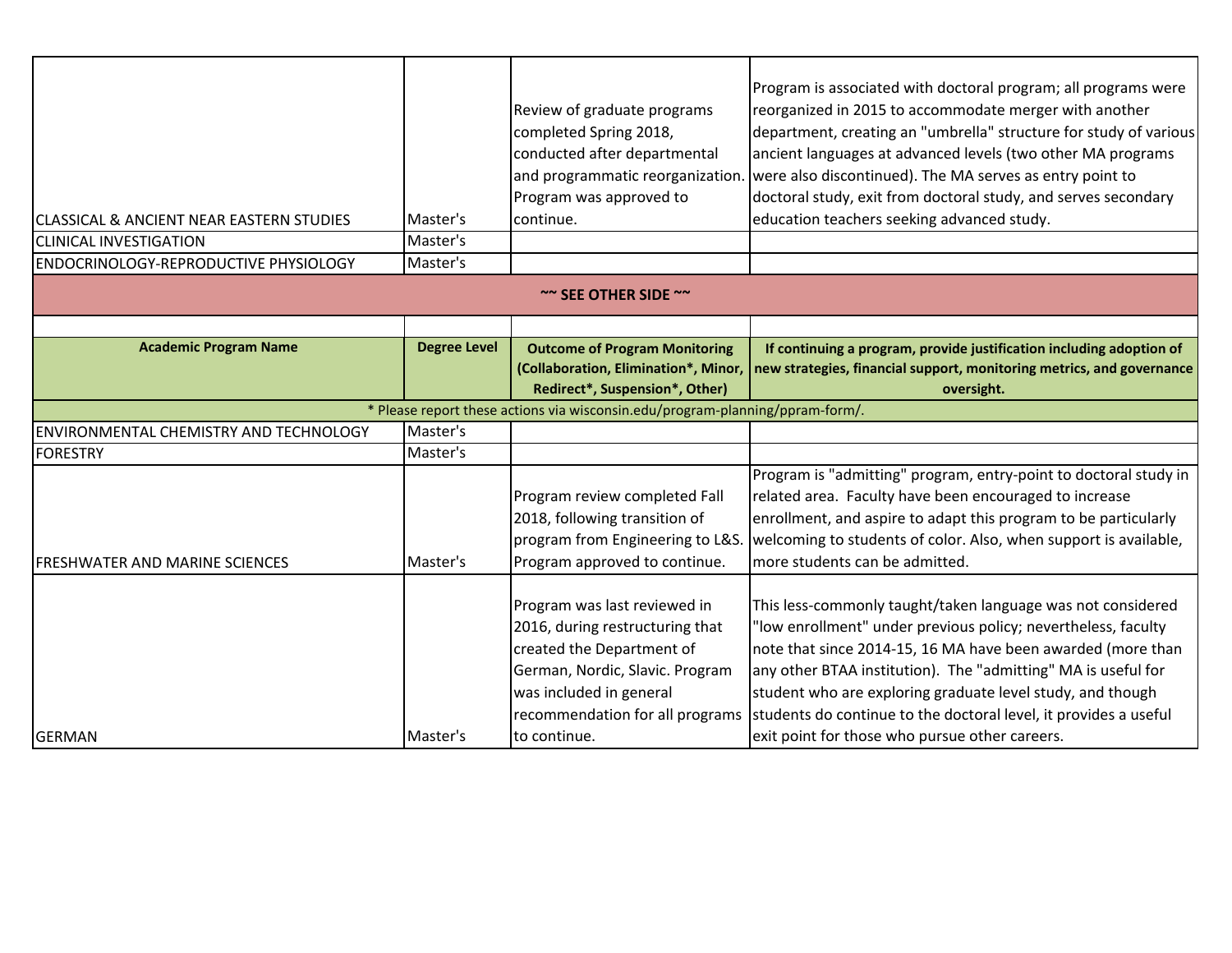| HISTORY OF SCIENCE, MEDICINE, AND TECHNOLOGY<br><b>HORTICULTURE</b> | Master's<br>Master's | Program review completed in<br>Spring 2015 led to<br>recommendation for<br>departmental restructuring,<br>moving HSMT programs and<br>faculty to Department of History.<br>Approval of program transfers<br>signaled recommendation for<br>program to continue. | This program was not considered "low enrollment" under<br>previous policy, and admission targets of two students per year<br>align with ability to offer five years of full support to students in<br>the program. This program serves as an entry point to a research<br>doctorate and is not generally awarded as a stand-alone degree;<br>it is awarded to students as they progress to doctoral study. The<br>program operates within a larger departmental structure and<br>benefits from (and enhances, in turn) other, larger, programs in<br>History. Though it suffered some faculty attrition in recent years,<br>the HSMT faculty is expected to grow in the next few years, in<br>areas that should expand research support for students, and this<br>may allow program enrollment to grow. |
|---------------------------------------------------------------------|----------------------|-----------------------------------------------------------------------------------------------------------------------------------------------------------------------------------------------------------------------------------------------------------------|---------------------------------------------------------------------------------------------------------------------------------------------------------------------------------------------------------------------------------------------------------------------------------------------------------------------------------------------------------------------------------------------------------------------------------------------------------------------------------------------------------------------------------------------------------------------------------------------------------------------------------------------------------------------------------------------------------------------------------------------------------------------------------------------------------|
|                                                                     |                      |                                                                                                                                                                                                                                                                 | This less-commonly taught/taken language was not considered<br>'low enrollment" under previous policy. Program is associated<br>with doctoral program, and is needed to accommodate<br>admission of students with varying levels of prior training,                                                                                                                                                                                                                                                                                                                                                                                                                                                                                                                                                     |
| <b>ITALIAN</b>                                                      | Master's             | Spring 2015; program was<br>approved to continue.                                                                                                                                                                                                               | Last program review completed in particularly if completed at international institutions. The MA is<br>also awarded to students who may leave the doctoral program<br>prior to completing it.                                                                                                                                                                                                                                                                                                                                                                                                                                                                                                                                                                                                           |
| <b>JAPANESE</b>                                                     | Master's             | Spring 2016; program was<br>approved to continue.                                                                                                                                                                                                               | This less-commonly taught/taken language was not considered<br>'low enrollment" under previous policy. This program is among<br>several that are now overseen by the substantially restructured<br>Department of Asian Languages and Cultures, and is associated<br>Last program review completed in with a larger doctoral program. It provides an entry to doctoral<br>study, as well as an exit point from it for students who do not<br>complete the doctoral program.                                                                                                                                                                                                                                                                                                                              |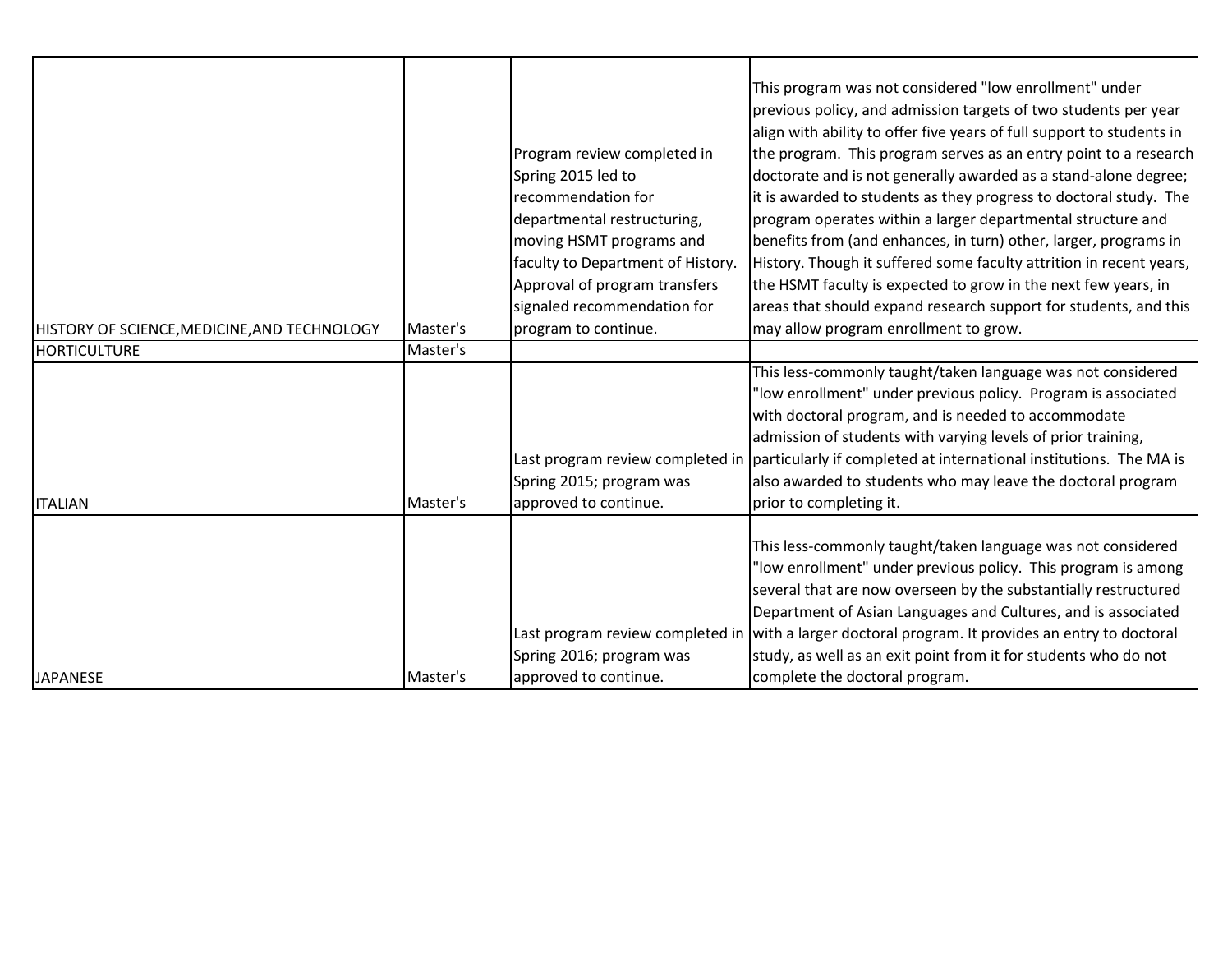|                                           |          |                                                                    | Insufficient time has passed to fully evaluate the impact of<br>changes made to this program; however, the faculty note that<br>with consideration of the more recent five-year period, the<br>threshold is met. They project that with current enrollment and<br>new admits, the program should continue to meet this standard. |
|-------------------------------------------|----------|--------------------------------------------------------------------|----------------------------------------------------------------------------------------------------------------------------------------------------------------------------------------------------------------------------------------------------------------------------------------------------------------------------------|
|                                           |          | Program was reviewed prior to<br>departmental restructuring and    | In addition, faculty are clarifying and enhancing recruitment<br>strategies and are working with related to departments to                                                                                                                                                                                                       |
|                                           |          | relocation from CALS to L&S,                                       | expand graduate support (TA) opportunities. The addition of the                                                                                                                                                                                                                                                                  |
|                                           |          | effective Fall 2017; approval of                                   | new undergraduate major in Landscape and Urban Studies may                                                                                                                                                                                                                                                                       |
|                                           |          | relocation signals decision to<br>allow program to continue in its | also lead to increased opportunities for grad student support.<br>Admissions should increase in proportion to access to stable                                                                                                                                                                                                   |
| <b>LANDSCAPE ARCHITECTURE</b>             | Master's | new environment.                                                   | support for graduate students.                                                                                                                                                                                                                                                                                                   |
|                                           |          | Program review completed Spring                                    |                                                                                                                                                                                                                                                                                                                                  |
|                                           |          | 2018. Program approved to                                          | Program has reorganized requirements to reduce overall credits                                                                                                                                                                                                                                                                   |
|                                           |          | continue, with advice offered by                                   | to degree, reframe program as an interdisciplinary research                                                                                                                                                                                                                                                                      |
|                                           |          | review committee concerning                                        | program, and increase enrollment with more active recruiting to                                                                                                                                                                                                                                                                  |
| LATIN AMER., CARIBBEAN, AND IBERIAN STUD. | Master's | revisions to MA.                                                   | a broader audience. These changes went into effect Fall 2018.                                                                                                                                                                                                                                                                    |
| <b>LAW</b>                                | Master's |                                                                    |                                                                                                                                                                                                                                                                                                                                  |
| MOLECULAR AND ENVIRONMENTAL TOXICOLOGY    | Master's |                                                                    |                                                                                                                                                                                                                                                                                                                                  |
|                                           |          |                                                                    | Program is offered with related doctoral and professional                                                                                                                                                                                                                                                                        |
|                                           |          | Program Review Completed Fall                                      | programs; provides access to or transition from doctoral                                                                                                                                                                                                                                                                         |
|                                           |          | 2016. Program approved to                                          | program, and complements the much larger MM and DMA                                                                                                                                                                                                                                                                              |
| <b>MUSIC</b>                              | Master's | continue.                                                          | programs.                                                                                                                                                                                                                                                                                                                        |
|                                           |          | Program Review Completed Fall                                      |                                                                                                                                                                                                                                                                                                                                  |
|                                           |          | 2016. Program's very low                                           |                                                                                                                                                                                                                                                                                                                                  |
|                                           |          | enrollment noted, with request                                     |                                                                                                                                                                                                                                                                                                                                  |
|                                           |          |                                                                    | that faculty clarify path forward or L&S and the Mead Witter School of Music are developing a plan                                                                                                                                                                                                                               |
| MUSIC: EDUCATION                          | Master's | consider closure.                                                  | for program discontinuation.                                                                                                                                                                                                                                                                                                     |
| <b>NUTRITIONAL SCIENCES</b>               | Master's |                                                                    |                                                                                                                                                                                                                                                                                                                                  |
| PLANT PATHOLOGY                           | Master's |                                                                    |                                                                                                                                                                                                                                                                                                                                  |